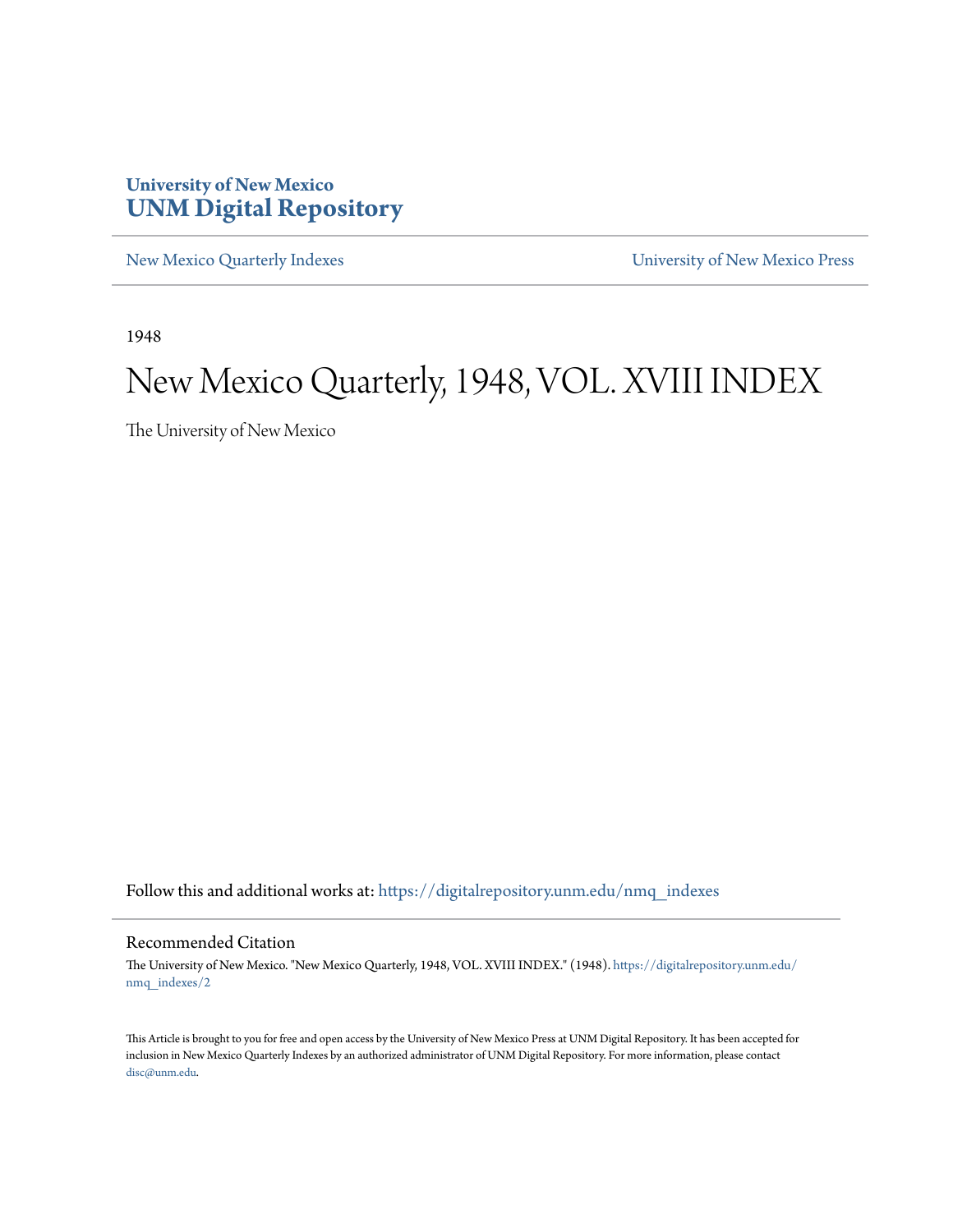# The New Mexico<br>Quarterly Review  $\mathbb{R}$

## *Index*

Volume XVIII .

1948

 $\hat{\mathcal{F}}$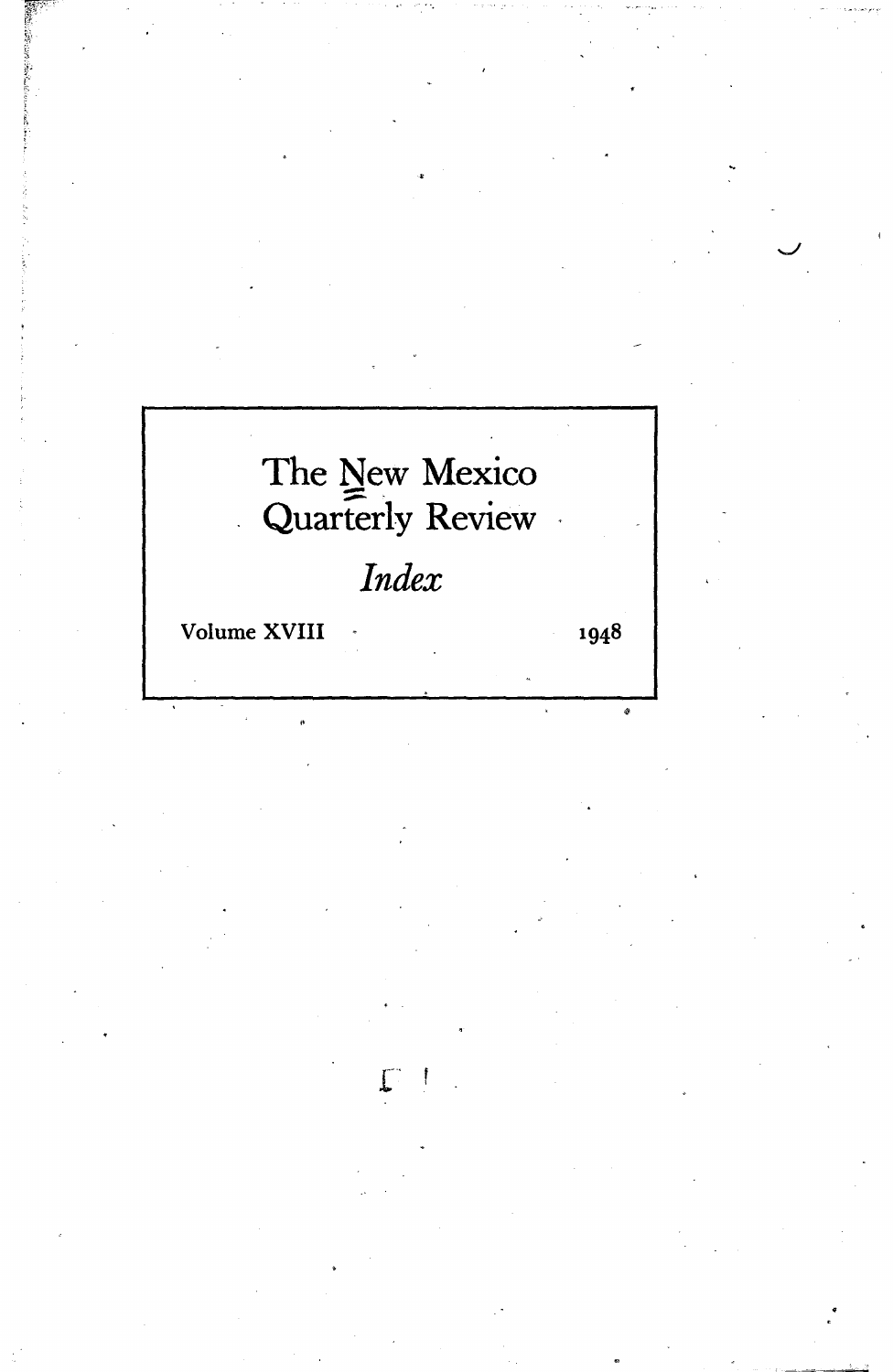91.<br>Univ J New Merico



### INDEX

- "Absolution, The." Story. Irma Fuehr, 59<br>"Agony of Unamuno, The." Guillermo de Torre, 141
- Alexander, Hubert G. Book review, 478
- Allegory for Two Flowers." Poem. LeGarde<br>S. Doughty, 23
- Allen, Charles. Book review, 356
- "Alumni Day." Poem. Willard N. Marsh, 202
- "Apricot Tree, An." Poem. David Greenhood, 338
- Arms, George. Book review, 107, 354, 369
- "Asteria." Poem. W. Wesley Trimpi, 441
- Astrov, Margot. Book review, 479

"At Equinox." Poem. Lawrence Olson, 89<br>Austin, Alex. "Poem in Chicago." Poem, 35

B

- Baird, Frank L. Book review, 355; See Saunders, Lyle, and Frank L. Baird<br>Barea, Ilsa, translator. "The Agony of Una-
- 
- muno," by Guillermo de Torre, 141<br>Beach, Joseph Warren. "Waiting for Stella."
- Poem, 47<br>Behrendt, Richard F. Book review, 91
- 
- Blessing, Edith S. Book review, 244, 250, 251<br>Book Reviews, 91, 229, 351, 468<br>"Bookshop in the Slums." Marvin Magal-
- aner, 421
- "Breakfast on the Train." Poem. Nicholas Moore, 37
- "Bruce and Ermengarde." Story. George P. Elliott, 181
- Bunker, Robert. Book review, 100, 115, 116, 246, 249; See Hagberg, Eric T., and Robert **Bunker**
- Burris, Quincy Guy. "From a Plane Over<br>Balboa." Poem, 339
- "Buttercups in Her Hair." Story. David Cornel DeJong, 409
- "By Coach From New Orleans." Story. Powell Murchison, 431

Calkins, Tom. "On Walking With an Old Love." Poem, 90

- Campbell, Thelma. Book review, 114
- "China." Poem. Ernest Kroll, 406 Collier, John, Jr. Book review, 363
- "Communion." Poem. Sam Schulman, 348<br>Conley, John. "Media Vita." Story, 283<br>"Consummation, The." Poem. Charles Ed-
- ward Eaton, 24
- "Coyote's Name in Human Speech, The." J. Frank Dobie, 195

 $"Industrial"$ Crobaugh, Mervyn. Peace Through Collective Bargaining," -55

Crowell, Norton B. Book review, 366

- Crucible of Conflict." Frank Waters, 273
- "Cynic." Poem. Aaron Kastin, 228

- Dargan, Marion. Book review, 360
- Daryush, Elizabeth. "Poem," 420
- De Jong, David Cornel. "Buttercups in Her<br>Hair." Story, 409
- "Delilah." Poem. Harold V. Witt, 194
- De Torre, Guillermo. "The Agony of Unamuno," 141
- Dickey, Roland F. Book review, 231, 233, 235, 357, 361, 488, 490; "The Revival of<br>Native Arts," 305
- "Difficulties of History." Poem. David Greenhood, 338
- noou, 330<br>Dobie, J. Frank. "The Coyote's Name in<br>Human Speech," 195<br>"Doctor Chimera." Story. Joaquin Ortega,
- 165
- Doughty, LeGarde S. "Allegory for Two<br>Flowers." Poem, 23

Dozier, Edward. Book review, 486

"Dream." Poem. Robert A. Hume, 214

F.

Eaton, Charles Edward. "The Consumma-<br>tion." Poem, 24; "The Quick Shock of the Body." Poem,  $24$ 

Editorial Statement. Joaquin Ortega, 492

- Elliott, George P. "Bruce and Ermengarde." Story, 181
- "End of a Novel." Poem. Harold V. Witt, 430

- "Farmer Looks at Sky." Poem. Lori Petri, 454
- Fergusson, Erna. "Navajos: Whose Prob $lem$ "  $25$
- 'Fisherman's Wife." Poem. Willard N. Marsh, 202

. iii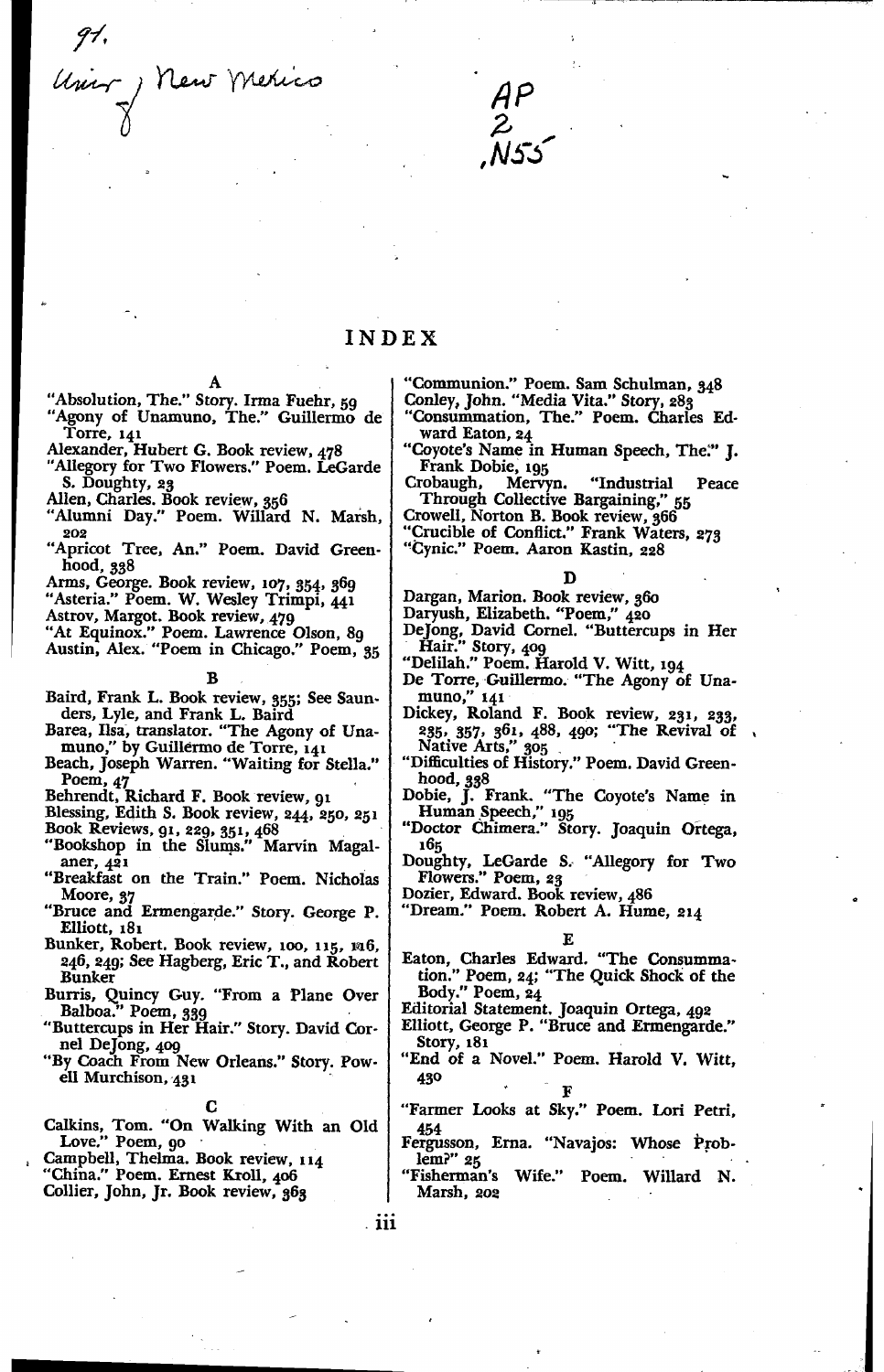"From a Plane Over Balboa." Poem. Quincy Guy Burris, 339

"From Sonnets in Progress." Philip Murray, 36

Fuehr, Irma. "The Absolution." Story, 59 Fuller, Clarissa P. Book review, 237

G Garoffolo, Vincent. Book review, 247: "The One I Ran Into Today." Sketch, 87

Glicksberg, Charles I. "The Poetry of D. H. Lawrence," 289

Goff, lloyd L6zes: Book review, 282, 236

Goff, lloyd L6zes, illustrator. "The Revival of Native Arts," by Roland F. Dickey, 305

Gorman, Elmer. "Indian Desert." Poem, 213 "Governmental Responsibility for Collective Bargaining." Frederick C. Irion. 49

Greenhood, David. "An Apricot Tree." Poem, 338: "Difficulties of History." Poem, 338: "The Widower." Story, 315 .

Griffin, Howard. "Instruction." Poem, 430: "No Beginning." Poem, 480.

- "Guide to the Literature of the Southwest, A." Lyle Saunders, 121; Lyle Saunders and Frank L. Baird, 259, 373, 497
	-

H<br>Hagberg, Eric T., and Robert Bunker. "Pueblo Sovereignty, Postwar," 223

Haight, Helen. Book review, 481

- Hamilton, Arthur W. "The Meeting of Minds." Story, 215; "Rio Grande Deathwatch: the Story of a Dying River," 67
- "Hindu Evening." Poem. William Hull, 38
- Hoffman, Frederick J. Book review, 351
- Holmes, Clellon. "Love and Chemistry." Poem, 442
- Homann, Leonard G. "The Man of the House." Story, 203
- Honig, Edwin. Book review, 352, 364, 367, 370, 469: "Notes on Satire in Swift and Jonson," 155; "Some Current Poetry." Criticism, 466

Hom, Calvin. Book review, 229

- "Hughie McSpadden, Bantam:' Poem. Ernest Kroll, 406
- Hull, William. "Hindu Evening." Poem, 38; "A New Penny's Worth of Words." Poem, 8
- 3<sup>8</sup><br>Hume, Robert A. "Dream." Poem, 214; "Warning." Poem, 214

"Hunt, The." Story. Wid Omar Neibert, 81

Hyman, Stanley Edgar. "Modem Literary Criticism," 5  $\cdot$ ,  $\boldsymbol{\frac{1}{2}}$ 

"Indian Desert." Poem. Elmer Gorman, 213 "Industrial Peace Through Collective Bar-

gaining," Mervyn Crobaugh, 55

I

"Inland Island." Poem. Herman Salinger, 340

- "Instruction." Poem. Howard Griffin, 430
- "In the Woods Near Cabin John." Poem. Ernest Kroll, 22

Irion, Frederick C. Book review, 240: "Governmental Responsibility for Collective Bargaining," 49

Isaac, Ted. "0." Poem, 349

J

- Jacobs, Willis D. Book review, 106, 106, 117 . Jorrín, Miguel. Book review, 363, 365; "The
	- New Inter-American System," 385

 $\bf{K}$ 

- Kastin, Aaron. "Cynic." Poem, 228
- Keleher, Julia. Book review, 112, 133; "Los Paisanos," 133, 265
- Kirby, Thomas A. Book review, 473
- Kluckhohn, Jane. Book review, 102, 119, 250 Kroll, Ernest. "China." Poem, 406; "Hughie McSpadden, Bantam." Poem, 406: "In the Woods Near Cabin John." Poem, 22

### L

- Lash, Kenneth. Book review, 371; "Song of the Mad Marine." Poem, 200
- "Last Day on the Island." Poem. Herman Salinger, 340
- "Last Ecstasy." Poem. S. Raiziss, 79
- "Lines to an Antique Queen." Poem. Clarence Alva Powell, 440
- Lopes, Albert R. Book review, 98, 239, 240
- "Los Paisanos." Julia Keleher, 133, 265
- "Love and Chemistry." Poem. Clellon Holmes, 442

### M

- "Madreporaria." Poem. Edith Weaver, 454
- Magalaner, Marvin. "Bookshop in the Slums," 421 .
- "Man of the House, The." Story. Leonard G. Homann, 203
- "Mannequin." Poem. Lawrence P. Spingarn,
- 419<br>
"Marble Private, The." Poem. Lawrence<br>
Olson, 391
- Olson, <sup>391</sup> Marsh, Willard N. "Alumni Day." Poem, 202: "Fisherman's Wife:' Poem, 202
- Marz, Roy. "Under:' Poem, 164
- McGovern, Hugh. Book review, 109, 242
- 
- "Media Vita." Story. John Conley, 283<br>"Meeting of Minds, The." Story. Arthur W.<br>Hamilton, 215
- "Men With Ears Down to Their Ankles: a Chapter in Navaho History," Ruth Underhill, 39
- Miller, Milton. "Nevadan." Poem, 154: "On a Photograph." Poem, 153; "To an Old Blind Woman." Poem, 154
- "Minstrel, The." Poem. Byron Herbert Reece, 58
- "Modem Literary Criticism." Stanley Edgar Hyman, 5
- Moodey, J. S."Not Now, Not Then." Poem, 48; "Scene." Poem, 48
- Moore, Nicholas. "Breakfast on the Train." Poem, 37

 $\rightarrow$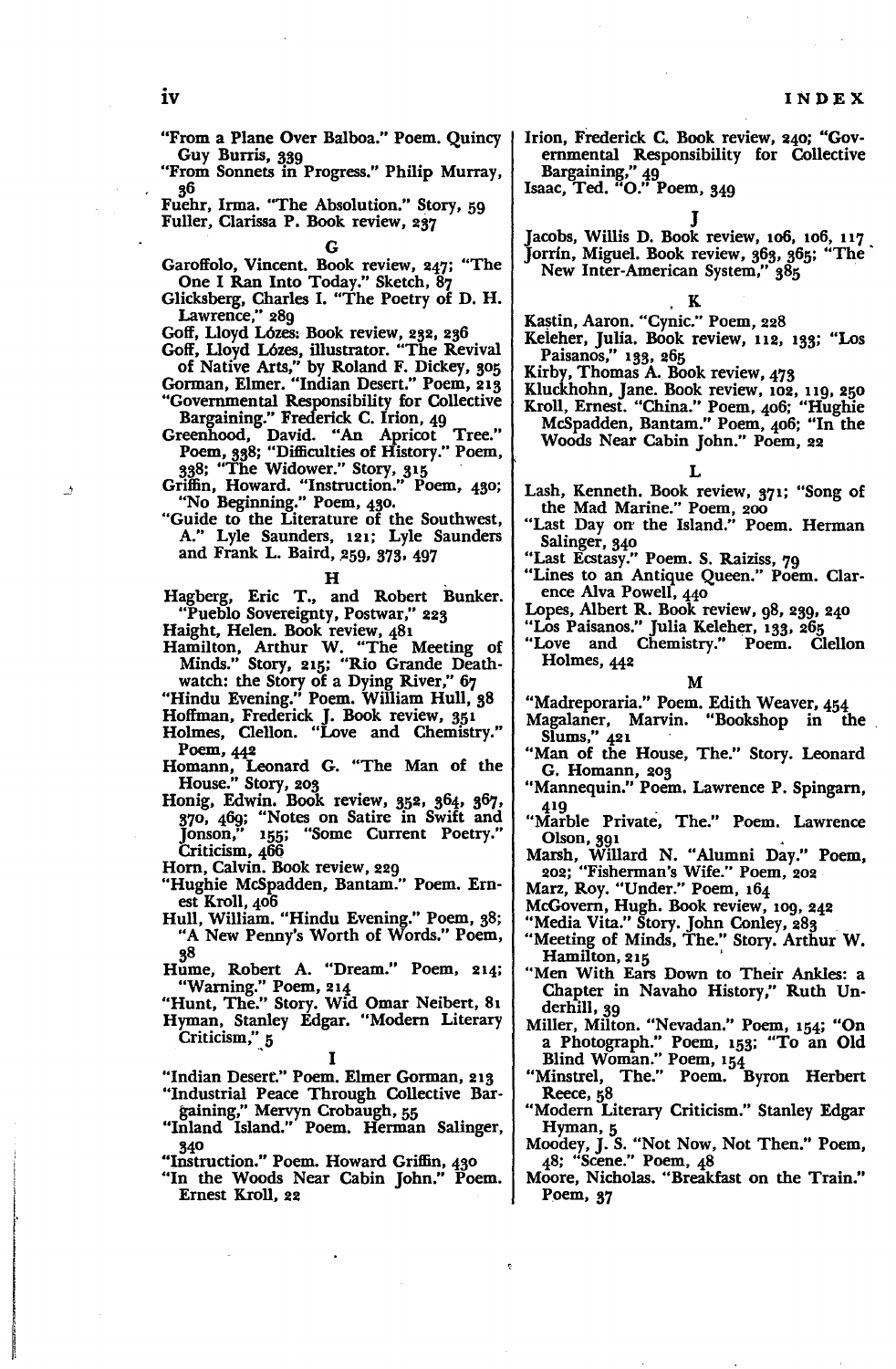### INDEX

- Morgenroth, Frances Long. "My Love, My Love, My Love." Story, 341
- "Morning of Escape, The." Poem. Byron Vazakas, 407
- Mowrer, Deane. Book review, 115, 253;<br>"Some Current Poetry." Criticism, 462
- 
- 
- Some Current Poetry. Criticism, 402<br>
Muller, Herbert J. Book review, 468<br>
Murchison, Powell. "By Coach From New<br>
Orleans." Story, 431<br>
Murray, Philip. "The One Armed Bandit."<br>
Poem, 282; "Sonnet V." Poem, 36; "Sonnet<br>
XIV. Poem, 282<br>"Mutual." Poem. S. Raiziss, 80

- 
- Muzumdar, Haridas T. Book review, 98<br>"My Love, My Love, My Love." Story. Frances Long Morgenroth, 341

- "Navajo Trading Posts." Frank Waters, 395<br>"Navajos: Whose Problem?" Erna Fergusson,
- Neibert, Wid Omar. "The Hunt." Story, 81
- "Nevadan." Poem. Milton Miller, 154<br>"Nevadan." Poem. Milton Miller, 154<br>"New Inter-American System, The." Miguel Jorrín, 385
- "New Penny's Worth of Words, A." Poem.
- William Hull, 38<br>"No Beginning." Poem. Howard Griffin, 430<br>"Not Now, Not Then." Poem. J. S. Moodey,
- 48
- "Notes on Satire in Swift and Jonson." Edwin Honig, 155

- "O." Poem. Ted Isaac, 349<br>Olson, Lawrence. "At Equinox." Poem, 89;<br>"The Marble Private." Poem, 391; "The<br>Owl." Poem, 391; "Tomorrow." Poem, 391<br>"On a Photograph." Poem. Milton Miller,
- 
- <sup>153</sup> "On the Skill of Making Ducks." Poem. Judah M. Turkat, 429
- "On Walking With an Old Love." Poem. Tom Calkins, 90
- "One Armed Bandit, The." Poem. Philip Murray, 282
- "One I Ran Into Today, The." Sketch. Vin-
- cent Garoffolo, 87<br>"Orange Bears, The." Poem. Kenneth Patchen, 392
- Ortega, Joaquin. "Doctor Chimera." Story,<br>165; Editorial Statement, 492; "The Pro-<br>fessor and the University," 319
- "Owl, The." Poem. Lawrence Olson, 391

- Patchen, Kenneth. "The Orange Bears." Poem, 392<br>Pearce, T. M. Book review, 241, 257
- 

٠٦.

- Petri, Lori. "Farmer Looks at Sky." Poem,
- 454
- 
- "Poem." Elizabeth Daryush, 420<br>"Poem in Chicago." Poem. Alex Austin, 35
- "Poetry of D. H. Lawrence, The." Charles I. Glicksberg, 289
- Powell, Clarence Alva. "Lines to an Antique Queen." Poem, 440<br>"Professor and the University, The." Joa-
- quin Ortega, 319
- "Public Appearance." Poem. Byron Vazakas. 109
- "Pueblo Sovereignty, Postwar." Eric T. Hagberg and Robert Bunker, 223

"Quick Shock of the Body, The." Poem. Charles Edward Eaton, 24

- Rafferty, Keen. "Are the Newspapers So<br>Bad?" 443<br>Raiziss, S. "Last Ecstasy." Poem, 79; "Mu-<br>tual." Poem, 80
- 
- Reece, Byron Herbert. "The Minstrel." Poem, 58

Reviews of Some Current Poetry, 253<br>"Revival of Native Arts, The." Roland F. Dickey, 305

"Rio Grande Deathwatch: the Story of a Dying River." Arthur W. Hamilton, 67

Russell, Josiah C. Book review, 483

Rutledge, Ada. Book review, 113

- Salinger, Herman. "Inland Island." Poem, 340; "Last Day on the Island." Poem, 340;<br>"Vanishing Eden." Poem, 228
- Saunders, Lyle. Book review, 489; "A Guide
- to the Literature of the Southwest," 121<br>Saunders, Lyle, and Frank L. Baird. "A<br>Guide to the Literature of the Southwest,"
	-
- 259, 373, 497<br>
"Scene." Poem. J. S. Moodey, 48<br>
Schulman, Sam. "Communion." Poem, 348
- 
- Scone, Betsy. Book review, 480<br>
"Some Current Poetry." Alan Swallow, 455;<br>
Deane Mowrer, 462; Edwin Honig, 466
- "Song of the Mad Marine." Poem. Ken Lash. 200
- "Song of Shipwrecked Sailor." Poem. Judah M. Turkat, 429<br>"Sonnet V." Poem. Philip Murray, 36
- 
- 
- 
- "Sonnet XIV." Poem. Philip Murray, 30<br>"Sonnets for Pierre." E. H. Templin, 152<br>Spingarn, Lawrence P. "Mannequin." Poem, 419
- "Stanzas of the Old Unrest." Poem. Peter Viereck, 393
- Stout, Elizabeth. Book review, 476
- Swallow, Alan. Book review, 470, 473; "Some Current Poetry." Criticism, 455

- 
- Tedlock, E. W., Jr. Book review, 249<br>Templin, E. H. "Sonnets for Pierre," 152
- "Are the Newspapers So Bad?" Keen Rafferty,  $443$